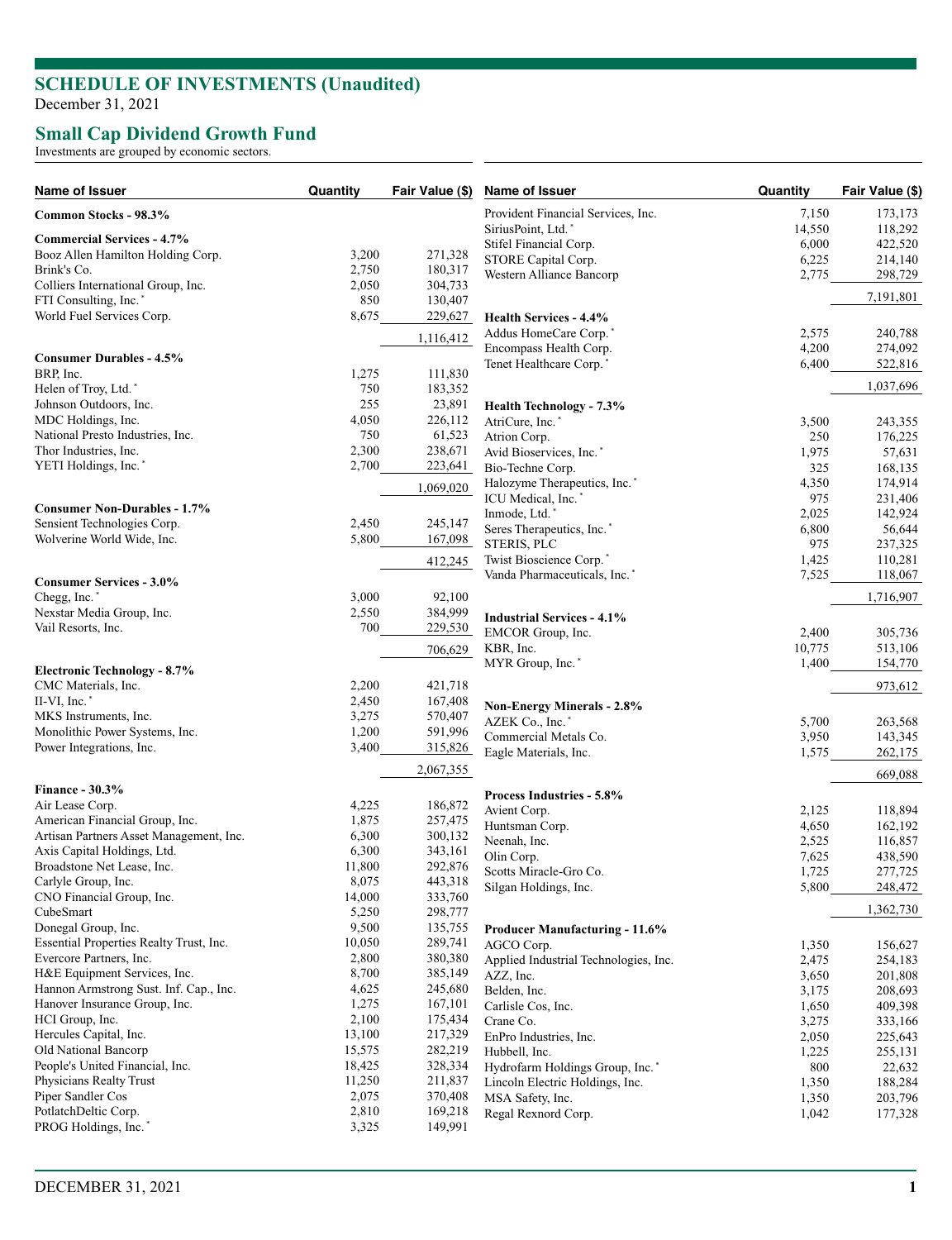### **SCHEDULE OF INVESTMENTS (Unaudited)** December 31, 2021

## **Small Cap Dividend Growth Fund (Continued)**

| Name of Issuer                                                                    | Quantity | Fair Value (\$) |
|-----------------------------------------------------------------------------------|----------|-----------------|
| Zurn Water Solutions Corp.                                                        |          | 3,175 115,570   |
|                                                                                   |          | 2,752,259       |
| Retail Trade - 1.5%                                                               |          |                 |
| Boot Barn Holdings, Inc.*                                                         | 1,200    | 147,660         |
| Casey's General Stores, Inc.                                                      | 1,025    | 202,284         |
|                                                                                   |          | 349,944         |
| <b>Technology Services - 2.2%</b>                                                 |          |                 |
| Globant SA*                                                                       | 1,625    | 510,396         |
| Transportation - 3.7%                                                             |          |                 |
| Knight-Swift Transportation Holdings, Inc.                                        | 5,750    | 350,405         |
| Marten Transport, Ltd.                                                            | 8,450    | 145,002         |
| TFI International, Inc.                                                           | 3,475    | 389,582         |
|                                                                                   |          | 884,989         |
| Utilities - $2.0\%$                                                               |          |                 |
| Black Hills Corp.                                                                 | 4.000    | 282,280         |
| Spire, Inc.                                                                       | 2,950    | 192,399         |
|                                                                                   |          | 474,679         |
| <b>Total Common Stocks</b>                                                        |          |                 |
| (cost: \$15,059,225)                                                              |          | 23, 295, 762    |
| <b>Short-Term Securities - 2.5%</b><br>Fidelity Inst. Money Mkt. Gvt. Fund, 0.01% |          |                 |
| (cost \$602,995)                                                                  | 602,995  | 602,995         |
| Total Investments in Securities - 100.8%                                          |          |                 |
| (cost \$15,662,220)                                                               |          | 23,898,757      |
| Other Assets and Liabilities, net - (0.8)%                                        |          | (178, 943)      |
| Total Net Assets - 100.0%                                                         |          | \$23,719,814    |

Non-income producing security.

PLC — Public Limited Company

Numeric footnotes not disclosed are not applicable to this Schedule of Investments.

The Fund's portfolio's holdings are expressed as a percentage of net assets as of the date given, and may vary over time. They are provided for informational purposes only and should not be deemed as a recommendation to buy or sell any securities.

Carefully consider the Fund's investment objectives, risks, charges and expenses before investing. The prospectus contains this and other important Fund information and may be obtained by calling Sit Mutual Funds at 1-800-332-5580 or at www.sitfunds.com. Read the prospectus carefully before investing. Investment return and principal value of an investment will fluctuate so that an investor's shares when redeemed may be worth more or less than their original cost.

Investments in securities traded on national or international securities exchanges are valued at the last reported sales price prior to the time when assets are valued. Securities traded on the over-the-counter market are valued at the last reported sales price or if the last sales price is not available at the last reported bid price. The sale and bid prices or prices deemed best to reflect fair value quoted by dealers who make markets in these securities are obtained from independent pricing services. Debt securities maturing in more than 60 days are priced by an independent pricing service. The pricing service may use models that price securities based on current yields and relative security characteristics, such as coupon rate, maturity date, issuer credit quality, and prepayment speeds as applicable. When market quotations are not